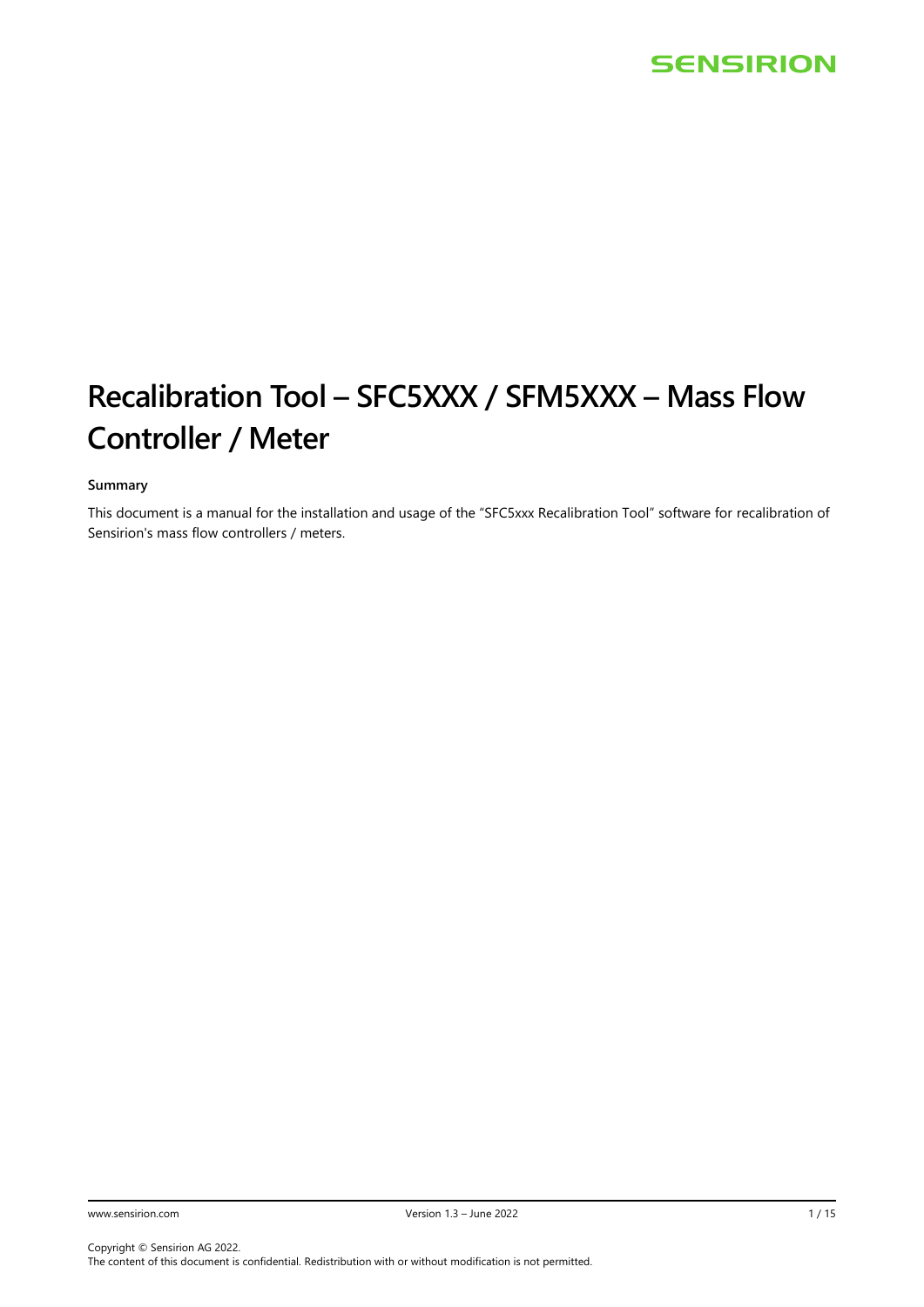# Contents

| 1. |                      |        |  |
|----|----------------------|--------|--|
|    | 1.1.                 |        |  |
|    | 1.2.                 |        |  |
| 2. |                      |        |  |
|    | 2.1.<br>2.2.<br>2.3. |        |  |
|    |                      | 2.3.1. |  |
|    |                      | 2.3.2. |  |
|    | 2.4.                 |        |  |
|    |                      | 2.4.1. |  |
|    |                      | 2.4.2. |  |
|    |                      | 2.4.3. |  |
|    |                      | 2.4.4. |  |
|    |                      | 2.4.5. |  |
|    |                      | 2.4.6. |  |
|    |                      | 2.4.7. |  |
|    |                      | 2.4.8. |  |
|    | 2.5.                 |        |  |
|    | 2.6.                 |        |  |
|    |                      | 2.6.1. |  |
|    |                      | 2.6.2. |  |
|    |                      | 2.6.3. |  |
|    |                      | 2.6.4. |  |
|    |                      | 2.6.5. |  |
|    | 2.7.                 |        |  |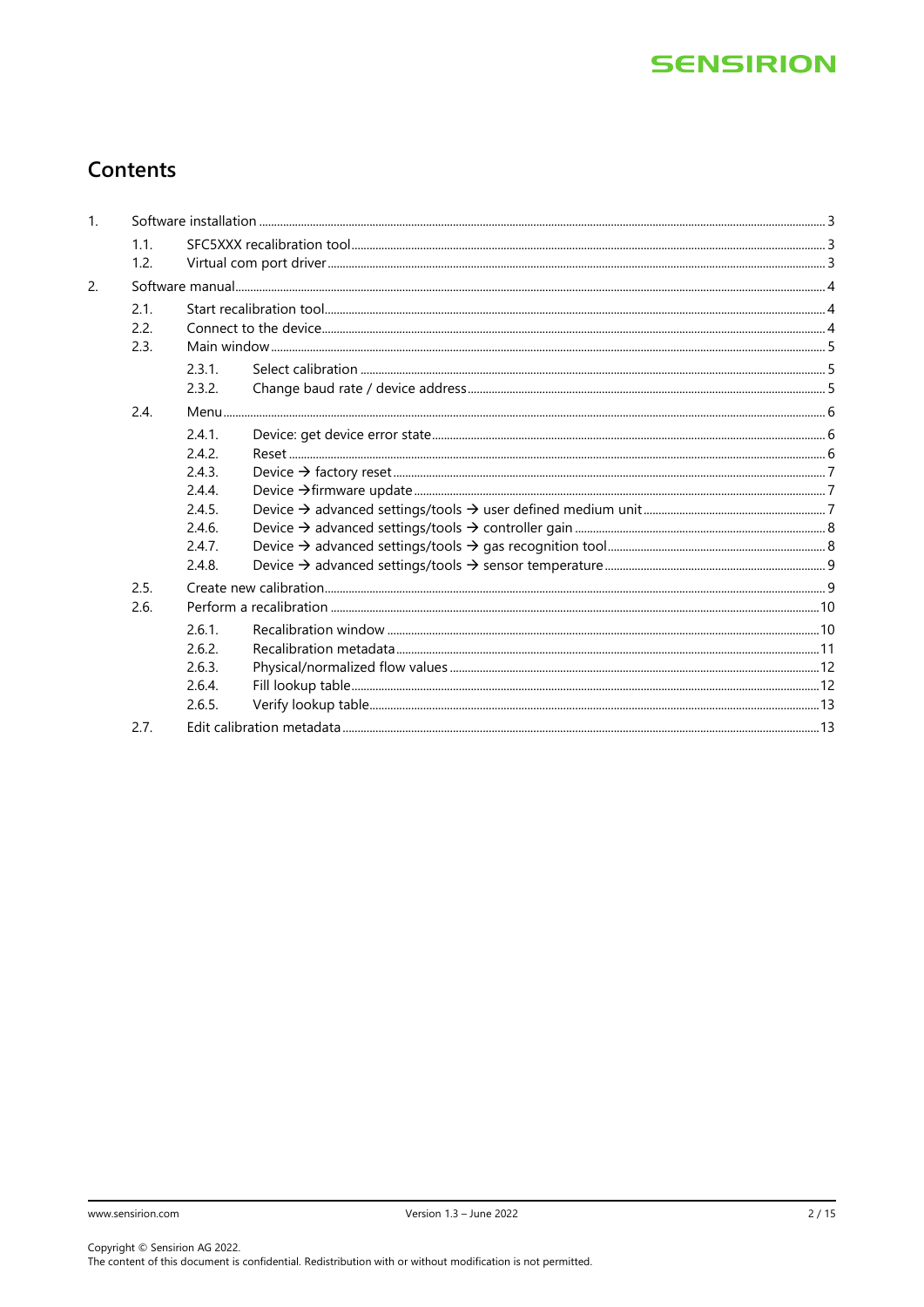## <span id="page-2-0"></span>**1. Software installation**

### <span id="page-2-1"></span>**1.1. SFC5XXX recalibration tool**

• Double-click the SFC5xxx\_RecalibrationTool\_Vx\_xx.msi file to start the installer and follow the onscreen instructions.



| Welcome to the InstallShield Wizard for<br><b>SFC5xxx Recalibration Tool</b>                                      |
|-------------------------------------------------------------------------------------------------------------------|
| The InstallShield(R) Wizard will install SFC5xxx Recalibration<br>Tool on your computer. To continue, click Next. |
| WARNING: This program is protected by copyright law and<br>international treaties.                                |
|                                                                                                                   |

Note: This software requires Microsoft .Net Framework 3.5. On most computers with Windows XP or newer this software should be pre-installed. If not, you can download it from the Microsoft website.

### <span id="page-2-2"></span>**1.2. Virtual com port driver**

- Plug the RS485-to-USB adapter cable into the computer and wait for the automatic driver installation.
- If automatic installation does not take place you have to do this manually. The Virtual Com Port (VCP) driver can be downloaded here (be sure to choose the correct version: 64/32 bit operation system): <http://www.ftdichip.com/Drivers/VCP.htm>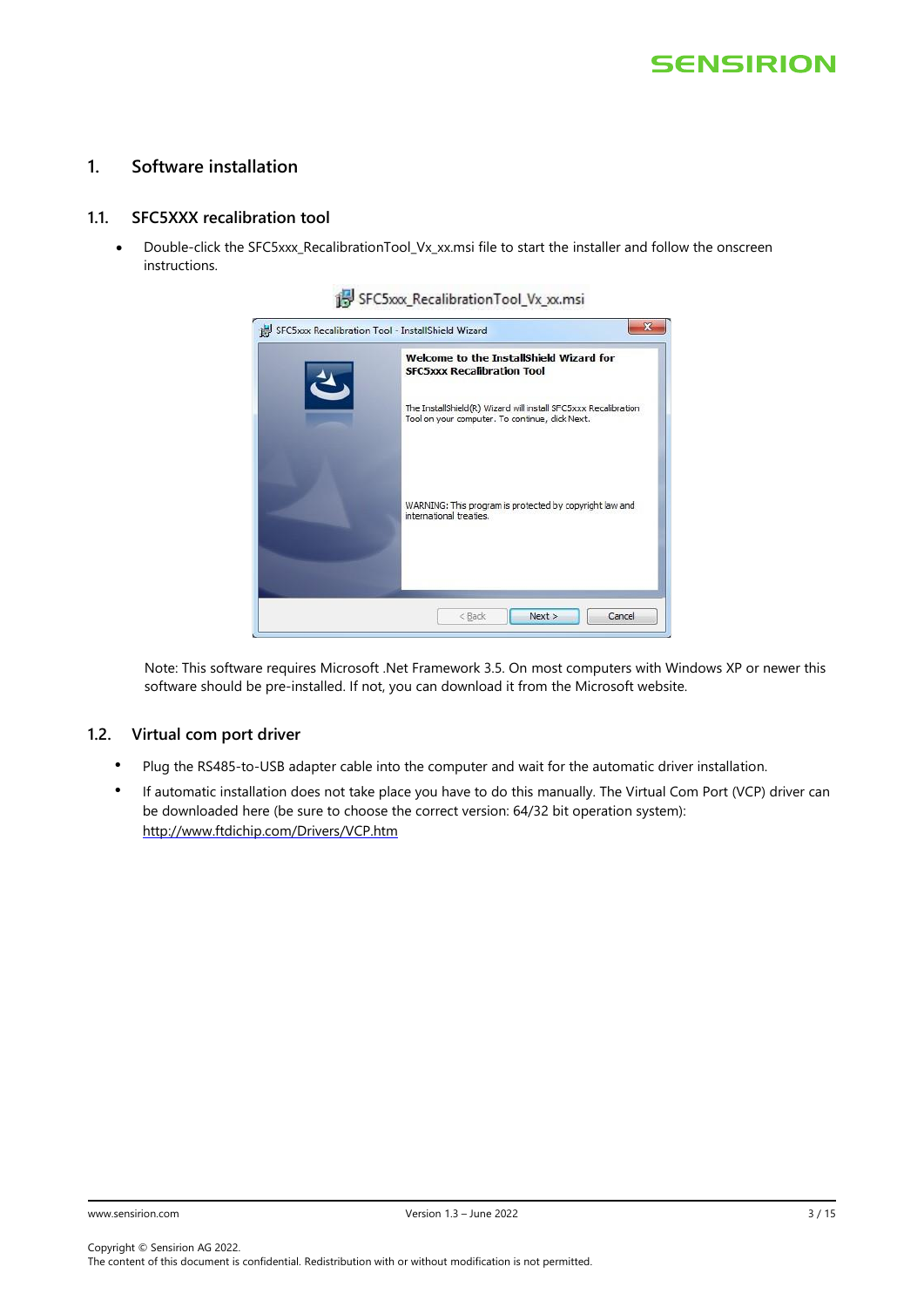## <span id="page-3-0"></span>**2. Software manual**

## <span id="page-3-1"></span>**2.1. Start recalibration tool**

Start → All Programs → Sensirion AG → SFC5xxx Recalibration Tool

Sensirion AG

S SFC5xxx Recalibration Tool

### <span id="page-3-2"></span>**2.2. Connect to the device**

| S SFC5xxx Recalibration Tool V0.40 (Disconnected) |                                                | $\Box$ $\Box$                     |
|---------------------------------------------------|------------------------------------------------|-----------------------------------|
| Session Device                                    |                                                |                                   |
| System Data Display                               |                                                |                                   |
| System Information                                |                                                | Communication Interface (SHDLC)   |
| Product Type:<br>Product Name:                    |                                                | RS485 (SHDLC) Baudrate:           |
| Article Code:<br>Serial Number:                   |                                                | Device Address:<br>Change Address |
| Version:                                          |                                                |                                   |
| Calibration                                       |                                                |                                   |
| <b>Available Flow Calibrations:</b>               |                                                | <b>Active Calibration:</b>        |
|                                                   | Open Session                                   | as and Range                      |
|                                                   | Connection                                     | as:<br>as ID:                     |
|                                                   | COM75<br>Port<br>$\overline{\phantom{a}}$      | ow Range:<br>s                    |
|                                                   |                                                | ow Unit:                          |
|                                                   | Echo On (Halfduplex)                           | hitial Calibration<br>late:       |
|                                                   | Device                                         | ompany:                           |
|                                                   | 460800<br>Baudrate<br>$\overline{\phantom{a}}$ | emperature:<br>ressure:           |
|                                                   |                                                | couracy:<br>÷                     |
|                                                   | $\mathbf{0}$<br>• Fixed Address:               | ast Recalibration                 |
|                                                   | Scan until first Device found                  | late:<br>ompany:                  |
|                                                   | Scan all (0254)                                | emperature:                       |
|                                                   |                                                | ressure:<br>ccuracy:              |
|                                                   | Open<br>Cancel                                 |                                   |
|                                                   |                                                |                                   |
|                                                   |                                                |                                   |
|                                                   |                                                |                                   |
|                                                   |                                                |                                   |
|                                                   |                                                |                                   |
|                                                   |                                                |                                   |
|                                                   |                                                |                                   |
|                                                   |                                                |                                   |
|                                                   |                                                |                                   |
|                                                   |                                                |                                   |

Make sure that the MFC is connected to the computer and powered correctly.

- Select the COM-Port/USB-Serial-Port that is connected to the Mass Flow Controller.
- Set an appropriate baud rate (default is 115200) and RS485 address (default value is 0).
- Click "Open".

 $\mathbb{I}$ Write down your settings if you have changed the connection parameters (see chapter ):

Baudrate: ……………………………. Address: …………………………….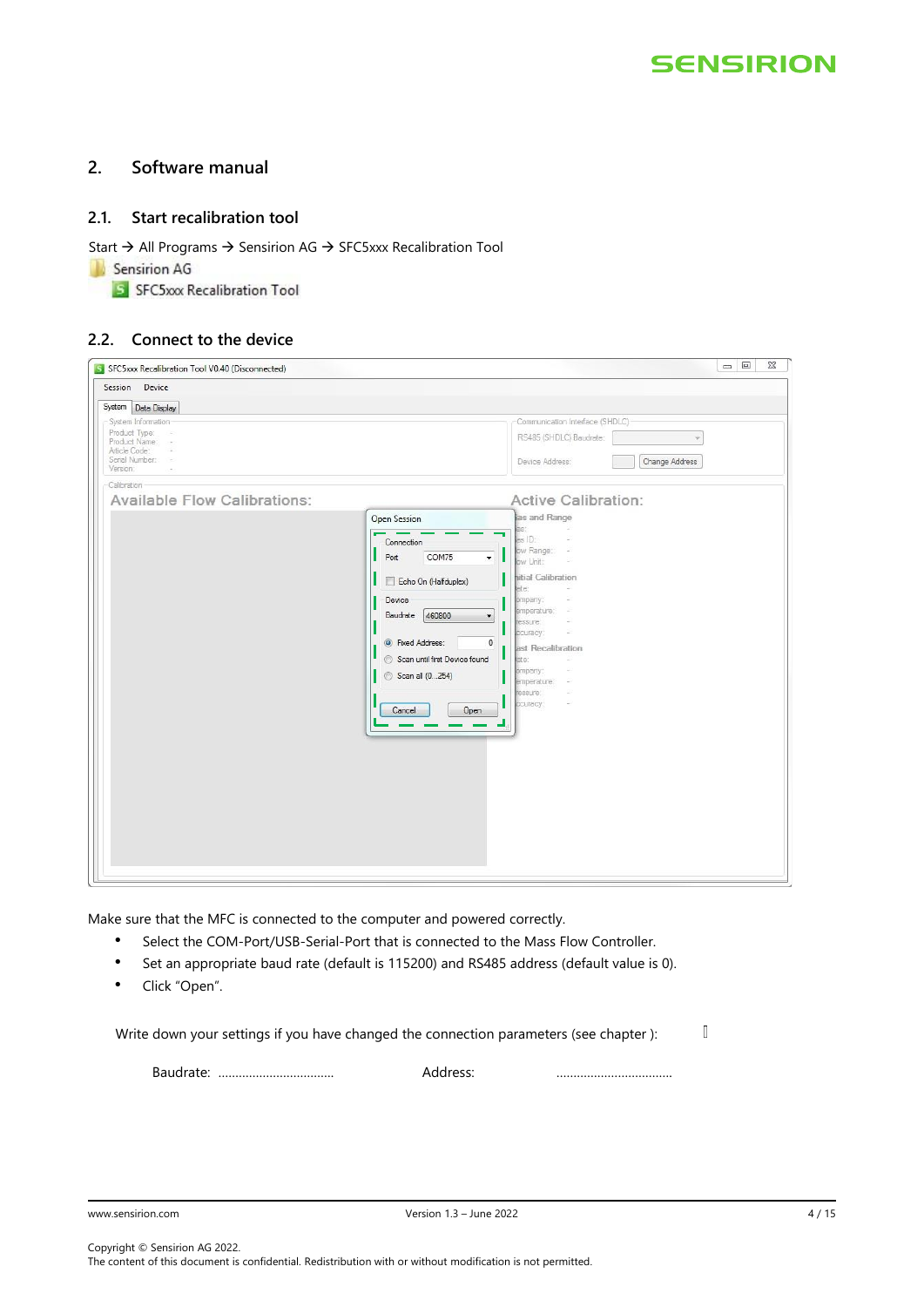## <span id="page-4-0"></span>**2.3. Main window**

### <span id="page-4-1"></span>**2.3.1. Select calibration**

After you have successfully connected to the MFC, you should see a list of calibrations, as shown in the picture below.



Active calibration is highlighted in red.

If more than one calibration is stored on the MFC, all non-active calibrations are shown in green. Unused calibration fields are grey.

| Session Device                                                                        |                                                                                                            |                                 |                    |                                                                                                                                                                                                                              |
|---------------------------------------------------------------------------------------|------------------------------------------------------------------------------------------------------------|---------------------------------|--------------------|------------------------------------------------------------------------------------------------------------------------------------------------------------------------------------------------------------------------------|
| System   Data Display                                                                 |                                                                                                            |                                 |                    |                                                                                                                                                                                                                              |
| System Information                                                                    |                                                                                                            |                                 |                    | Communication Interface (SHDLC)                                                                                                                                                                                              |
| Product Type:<br>Product Name: SFC5400<br>Article Code:<br>Serial Number:<br>Version: | SFC5xxx (0x00020000)<br>1-111111-11<br>12345678<br>Firmware: V1.45. Hardware: V1.00. SHDLC: V1.00          |                                 |                    | RS485 (SHDLC) Baudrate:<br>115200<br>Device Address:<br>$\mathbf{0}$<br>Change Address                                                                                                                                       |
| Calibration                                                                           | <b>Available Flow Calibrations:</b>                                                                        |                                 |                    | <b>Active Calibration:</b>                                                                                                                                                                                                   |
| Gas:<br>Range:<br>Gas ID:<br>Initial Calibration:<br>Last Recalibration: N/A          | Air<br>0.51/min<br>$\mathbf{1}$<br>01. Dez. 2014 by Sensirion AG, 23°C, Accuracy: 0.5% of SP/0.5% of FS    | Location in Calibration Memory: | $\Omega$<br>active | <b>Gas and Range</b><br>Gas:<br>Air<br>Gas ID:<br>0<br>Flow Range:<br>0.5<br>Flow Unit:<br>l/min                                                                                                                             |
| Gas:<br>Range:<br>Gas ID:<br>Initial Calibration:<br>Last Recalibration: N/A          | He<br>200 ml/min<br>$\overline{2}$<br>01. Dez. 2014 by Sensirion AG, 23°C, Accuracy: 0.5% of SP/0.5% of FS | Location in Calibration Memory: |                    | <b>Initial Calibration</b><br>01. Dez. 2014<br>Date:<br>Sensirion AG<br>Company:<br>Temperature:<br>$23^{\circ}$ C<br>4 bar (inlet), 3 bar (inlet to outlet)<br>Pressure:<br>0.5% of Setpoint/0.5% of Fullscale<br>Accuracy: |
| Gas:<br>Range:<br>Gas ID:<br>Initial Calibration:<br>Last Recalibration: -            |                                                                                                            | Location in Calibration Memory: | $\overline{2}$     | <b>Last Recalibration</b><br>N/A<br>Date:<br>N/A<br>Company:<br>Temperature:<br>N/A<br>Pressure:<br>N/A<br>N/A                                                                                                               |
| Gas:<br>Range:<br>Gas ID:<br>Initial Calibration:<br>Last Recalibration: -            |                                                                                                            | Location in Calibration Memory: | 3                  | Accuracy:                                                                                                                                                                                                                    |
| Gas:<br>Range:<br>Gas ID:<br>Initial Calibration:<br>Last Recalibration: -            |                                                                                                            | Location in Calibration Memory: |                    |                                                                                                                                                                                                                              |
| Gas:<br>Range:                                                                        |                                                                                                            | Location in Calibration Memory: | 5                  |                                                                                                                                                                                                                              |

- Above the list of calibrations, you can see system information from the MFC and on the right side you will find information about the calibration which is currently activated.
- You can select the appropriate gas calibration from the multigas selection "Available Flow Calibrations" by right clicking on the calibration  $\rightarrow$  Load Calibration.

#### <span id="page-4-2"></span>**2.3.2. Change baud rate / device address**

| Communication Interface (SHDLC) |                       |  |
|---------------------------------|-----------------------|--|
| RS485 (SHDLC) Baudrate: 115200  |                       |  |
| Device Address:                 | <b>Change Address</b> |  |

Copyright © Sensirion AG 2022. The content of this document is confidential. Redistribution with or without modification is not permitted.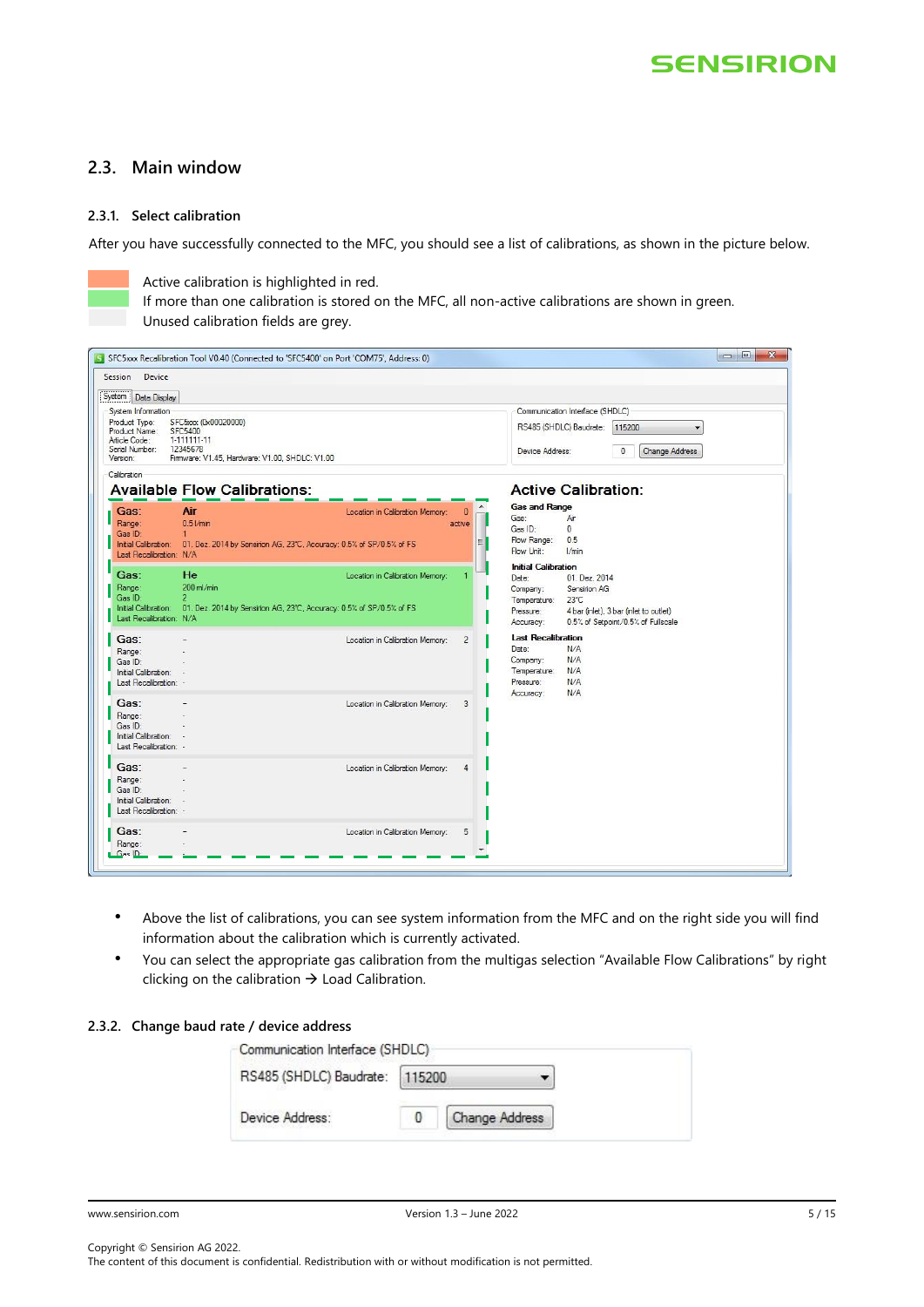

- To change the baud rate, select another baud rate from the drop down list. You will be asked if you want to change the baud rate.  $\rightarrow$  Click "Yes".
- To change the address, enter the new address from 0 to 254 into the address field and click "Change Address".
- Note: The new baud rate and address will persist after a reset or power down. You will need it next time to connect. Therefore, please write down the new settings on page 5.

### <span id="page-5-0"></span>**2.4. Menu**

<span id="page-5-1"></span>**2.4.1. Device: get device error state**



• The SFC5xxx has an internal error status register. You can show the "Device Error State" window by clicking on the menu item Device  $\rightarrow$  Get Device Error State.

| Flag # | State        | Flag Description                             |   |
|--------|--------------|----------------------------------------------|---|
| D      | OK           | System booted nomally                        |   |
|        | OK           | No error in command post processing          |   |
| 2      | OK           | Input supply within range                    |   |
| 3      | OK           | Valve supply within range                    |   |
| 4      | OK           | Signal processor successful initialized      |   |
| 5      | OK           | Sensor communication OK                      | Ξ |
| 6      | OK           | Setpoint input OK                            |   |
| 7      | OK           | Actuator output OK                           |   |
| 8      | OK           | Signal output OK                             |   |
| 9      | OK           | Signal buffer OK                             |   |
| 10     | <b>ERROR</b> | Gas pressure is too small for given setpoint |   |
| 11     | OK           | ٠                                            |   |
| 12     | OK           |                                              |   |
| 13     | OK           |                                              |   |
| 14     | OK           |                                              |   |
| 15     | OK           | ч                                            |   |
| 16     | OK           | ٠                                            |   |
| 17     | OK           |                                              |   |
| 18     | OK           | ٠                                            |   |
| 19     | OK           | ä,                                           |   |

• If e.g. gas supply pressure drops down and MFC can't reach the setpoint, the correspondent error status will turn red in the "Device Error State" list.

### <span id="page-5-2"></span>**2.4.2. Reset**

• You can perform a device reset by clicking on the menu item Device → Reset. This reset has the same behavior as a power down.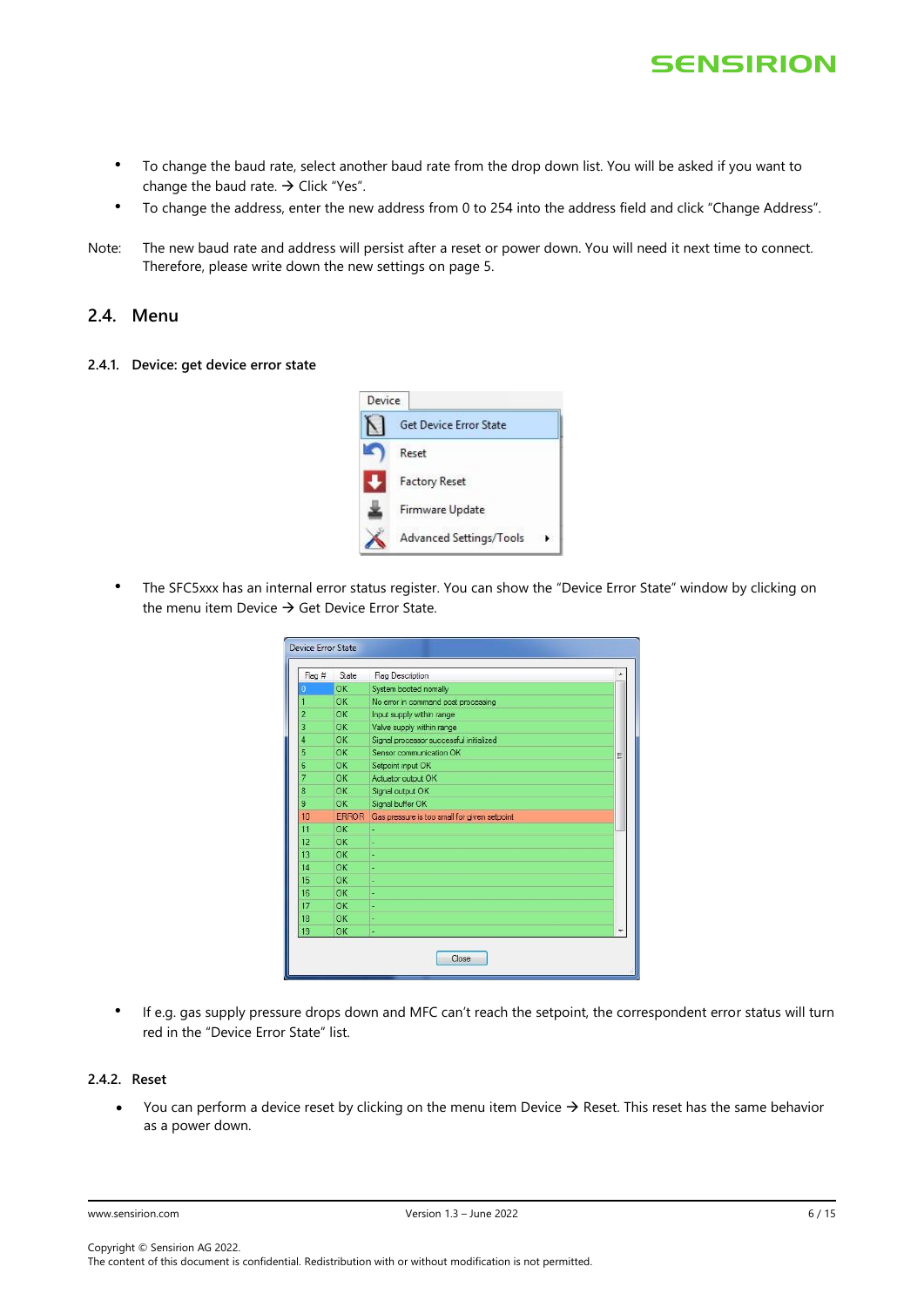#### <span id="page-6-0"></span>**2.4.3. Device** → **factory reset**

If you click the menu item Device  $\rightarrow$  Factory Reset, all settings are set to the factory settings. The gas-specific settings such as calibration are not affected by the factory reset.

#### <span id="page-6-1"></span>**2.4.4. Device** →**firmware update**

• To update the firmware on the device click on the menu item Device  $\rightarrow$  Firmware Update.

|                     | Current Version on Device |                         |        |        |
|---------------------|---------------------------|-------------------------|--------|--------|
| Firmware: 1.34      |                           |                         |        |        |
| HW: 1.00            |                           |                         |        |        |
| SHDLC: 1.00         |                           |                         |        |        |
| HEX-File for Update |                           |                         |        |        |
|                     |                           |                         |        |        |
| Hexfile:            |                           |                         |        | Browse |
| Update Progress:    |                           | <b>Emergency Update</b> | Update | Close  |

- Click Browse on the Firmware Update dialog window  $\rightarrow$  open the firmware file (\*.hex)  $\rightarrow$  click Update. Do not unplug the device while the update is in progress!
- Note: If the update process is interrupted by something and the device will no longer operate, there is one last chance. You have to return to the firmware update dialog window (you may need to click away some error messages)  $\rightarrow$ open the firmware file  $\rightarrow$  select the Emergency Update check box  $\rightarrow$  click Update. **Caution: Make sure that you load the correct firmware. The emergency update does not check if the firmware matches to the device. If an incorrect firmware is loaded, it is no longer possible to load another firmware.**
- <span id="page-6-2"></span>**2.4.5. Device** → **advanced settings/tools** → **user defined medium unit**
	- You can set the setpoint and read the current flow in your own unit. Here you can define this "User Defined Medium Unit". When you set the setpoint or read the current flow value you can choose the flow scaling "User Defined Medium Unit".

|              |                           |           | When you set the setpoint or read the current flow value you can<br>choose between three different scale factors: |                                                                          |  |
|--------------|---------------------------|-----------|-------------------------------------------------------------------------------------------------------------------|--------------------------------------------------------------------------|--|
|              | Normalized:               |           | [01]<br>Physical (Calibration Unit): [0  Fullscale @ Calibration Unit]                                            | User Defined Medium Unit: [0  Fullscale @ User Defined Medium Unit]      |  |
|              |                           |           |                                                                                                                   |                                                                          |  |
|              | User Defined Medium Unit: |           | If you want to use a different physical unit, use the "User Defined"                                              | The "Calibration Unit" is set during calibration and can not be changed. |  |
| Medium Unit" |                           | Percent % |                                                                                                                   | no time base                                                             |  |
|              |                           |           | Range @ User Defined Medium Unit: [0  100 %]                                                                      |                                                                          |  |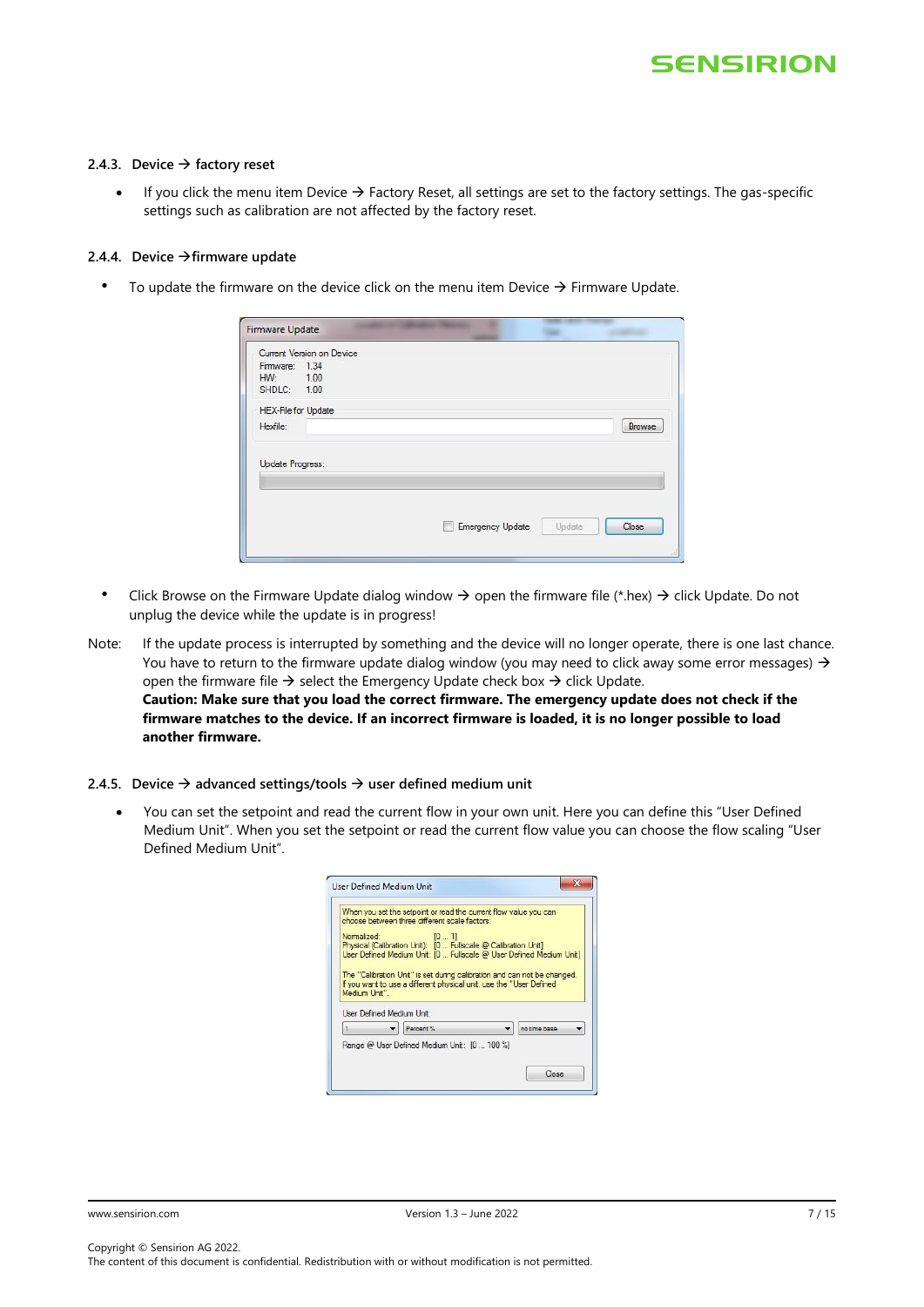#### <span id="page-7-0"></span>**2.4.6. Device** → **advanced settings/tools** → **controller gain**

• With the "User Gain" the speed of the controller can be adjusted.

| User Gain              |                                                                                                                                                                                                                                                                         |
|------------------------|-------------------------------------------------------------------------------------------------------------------------------------------------------------------------------------------------------------------------------------------------------------------------|
| "Flow Controller Gain" | The "User Gain" is a global, additional gain factor to the predefined<br>It will be applied to all gas calibrations and is stored in the non-volatile<br>memory of the device. So this gain will persist after a device reset<br>and affects all available calibrations |
| $=10$ Default          | Be careful when changing this value!<br><1.0: The controller is smoother and more stable.<br>>1.0: The controller is faster but at a too large gain it will be unstable!                                                                                                |
|                        |                                                                                                                                                                                                                                                                         |

- The default value is 1.0.
- Use lower values for a smoother and more stable controller.
- Use higher values for a faster control behavior, but be careful as the controller may become unstable and start to oscillate!
- The gain parameter is global, so it will be applied to all available calibrations. It is saved in a non-volatile memory and preserved on reset/restart of the MFC device.

#### <span id="page-7-1"></span>**2.4.7. Device** → **advanced settings/tools** → **gas recognition tool**

• The "Gas Recognition Tool" allows performing a check whether activated gas calibration is matching the media in the gas line. This is a safety feature which prevents wrong operation due to mistake of user etc.

| This tool demonstrates the gas recognition.                                     |          |
|---------------------------------------------------------------------------------|----------|
| The heat conductivity of the gas inside the mass flow controller is             |          |
| measured and compared to the reference value from the loaded gas<br>calibration |          |
| Reference heat conductivity [Ticks]:                                            | 16250    |
| Measured heat conductivity [Ticks]:                                             | 16244    |
| Tolerance +/- [Ticks]:                                                          | 500<br>÷ |
|                                                                                 |          |
|                                                                                 |          |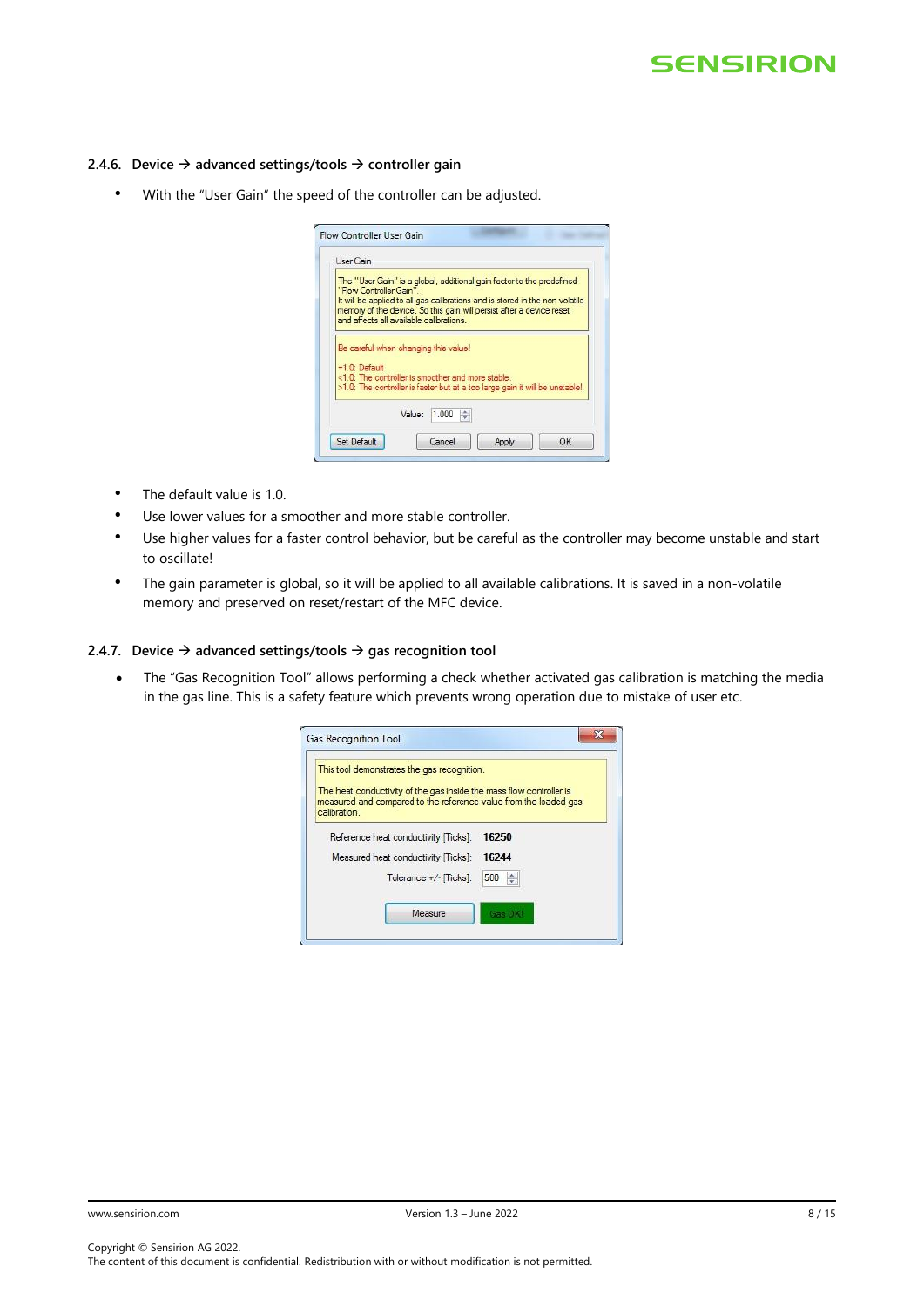#### <span id="page-8-0"></span>**2.4.8. Device** → **advanced settings/tools** → **sensor temperature**

• Displays the chip temperature of the flow sensor.

| Sensor Temperature: 26.2°C |
|----------------------------|
|                            |
|                            |

# <span id="page-8-1"></span>**2.5. Create new calibration**

You can create new gas calibrations based on existing calibration for a similar gas.

• To open the "Create new Calibration" window, right click in the main window on an empty, grey calibration field and choose from the context menu "Create new Calibration".

| Calibration                                          |                             | <b>Available Flow Calibrations:</b>                                                                              |
|------------------------------------------------------|-----------------------------|------------------------------------------------------------------------------------------------------------------|
| Gas:<br>Range:<br>Gas ID:<br>Last Recalibration: N/A | Air<br>0.51/min<br>$\Omega$ | Locatio<br>Initial Calibration: 01. Dez. 2014 by Sensirion AG. 23°C. Accuracy: 0.5% of 9                         |
| Gas:<br>Range:<br>Gas ID:                            | He<br>200 ml/min<br>n       | Locatio                                                                                                          |
| Initial Calibration:<br>Last Recalibration:          |                             | 01. Dez. 2014 by Sensirion AG, 23°C, Accuracy: 0.5% of 9<br>02. Dez. 2014 by CompanyName, 20°C, Accuracy: 0.5% o |
| Gas:                                                 |                             | Locatio                                                                                                          |
| Range:                                               |                             | Create new Calibration                                                                                           |
| GasID<br>Initial Calibration:                        |                             | Load Calibration from File                                                                                       |

• Select an existing calibration with similar gas characteristics from the drop-down menu.

| New Calibration based on:                      |       |     |                                                                              |
|------------------------------------------------|-------|-----|------------------------------------------------------------------------------|
|                                                |       |     | Flash Location 1: He (0), 200 ml/min                                         |
| Gas and Range                                  |       |     | Flash Location 0: Air (0), 0.5 I/min<br>Flash Location 1: He (0), 200 ml/min |
| Location in Flash:<br>$\overline{\phantom{a}}$ |       |     |                                                                              |
| Gas ID:                                        |       |     |                                                                              |
| Gas Name:                                      |       |     |                                                                              |
| Fullscale Flow:                                |       |     |                                                                              |
|                                                |       |     |                                                                              |
| Unit Encoding:                                 |       |     | ▼<br>▼                                                                       |
| Initial Calibration                            |       |     |                                                                              |
| Company:                                       |       |     | Operator:                                                                    |
| Temperature [°C]:                              |       |     | $\overline{\mathsf{v}}$<br>Calibrated with process Gas (check = yes)         |
| Inlet Pressure [bar]:                          |       |     | Differential Pressure [bar]:                                                 |
| Accuracy (% of SP):                            |       |     | Accuracy (% of FS):                                                          |
| Year                                           | Month | Day | Hour<br>Minute                                                               |
| Date and Time                                  |       |     | Now Invalidate                                                               |
|                                                |       |     |                                                                              |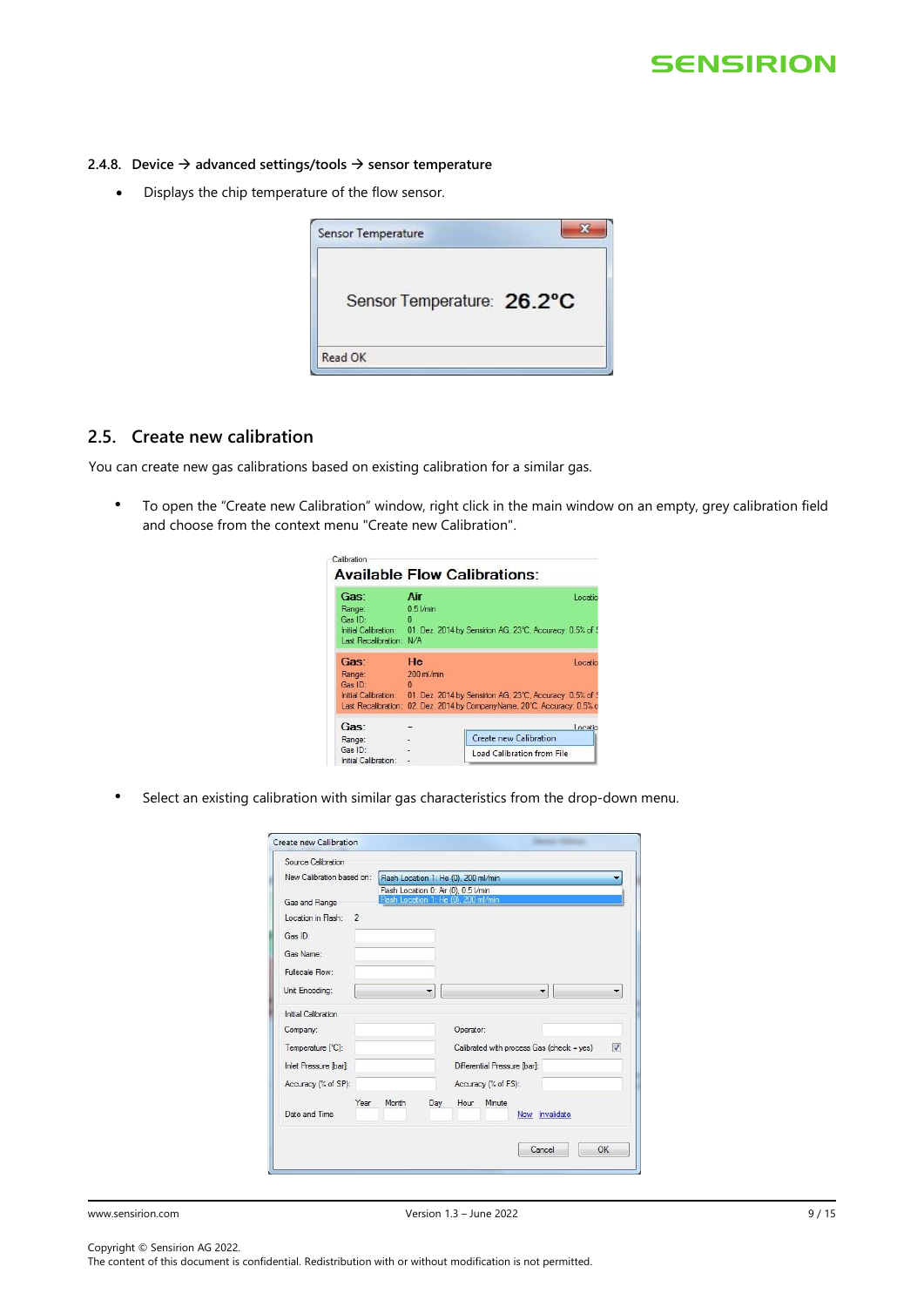- Enter the calibration metadata and click "OK".
- Perform a recalibration to define a lookup table which translates the sensor measurements to the new gas calibration.

 $\rightarrow$  Please continue with chapter 2.6: Perform a Recalibration

# <span id="page-9-0"></span>**2.6. Perform a recalibration**

• Before starting the recalibration, you must make sure that the calibration which you want to recalibrate is activated (marked red). If it is not the case, right click on the desired calibration field and choose from the context menu "Load Calibration".

| $\bf{0}$<br>Initial Calibration: 01. Dez. 2014 by Sensirion AG, 23°C, Accuracy: 0.5% of SP/0.5<br>Last Recalibration: N/A |  |  |  |  |
|---------------------------------------------------------------------------------------------------------------------------|--|--|--|--|
|                                                                                                                           |  |  |  |  |
| $L$ nominan in $\Gamma$                                                                                                   |  |  |  |  |
| Load Calibration                                                                                                          |  |  |  |  |
| <b>Edit Calibration Metadata</b>                                                                                          |  |  |  |  |
| Initial Calibration: 01. Dez. 2014 by Sensi<br>Delete Calibration                                                         |  |  |  |  |
|                                                                                                                           |  |  |  |  |
| Save Calibration to File                                                                                                  |  |  |  |  |
|                                                                                                                           |  |  |  |  |
|                                                                                                                           |  |  |  |  |

• To open the "Flow Recalibration" window, right click on the active (red) calibration field and choose from the context menu "Recalibrate".

| Gas:                                                                                                            | Air<br>Location in Ca  |                                                   |  |  |
|-----------------------------------------------------------------------------------------------------------------|------------------------|---------------------------------------------------|--|--|
| Range:                                                                                                          | $0.51$ /min            |                                                   |  |  |
| Gas ID:                                                                                                         | o                      |                                                   |  |  |
| Initial Calibration:<br>01. Dez. 2014 by Sensinon AG, 23°C, Accuracy: 0.5% of SP/0.5<br>Last Recalibration: N/A |                        |                                                   |  |  |
|                                                                                                                 |                        |                                                   |  |  |
|                                                                                                                 |                        |                                                   |  |  |
| Gas:                                                                                                            | He                     |                                                   |  |  |
|                                                                                                                 | 200 ml/min             | Recalibrate                                       |  |  |
| Range:<br>Gas ID:                                                                                               | $\overline{2}$         | Location in C<br><b>Edit Calibration Metadata</b> |  |  |
| Initial Calibration:                                                                                            | 01. Dez. 2014 by Sensi |                                                   |  |  |
| Last Recalibration: N/A                                                                                         |                        | Delete Calibration                                |  |  |
|                                                                                                                 |                        | Save Calibration to File                          |  |  |
| Gas:                                                                                                            |                        | Load Calibration from File                        |  |  |

The recalibration window, described in the next chapter, appears.

### <span id="page-9-1"></span>**2.6.1. Recalibration window**

If you open the "Flow Recalibration" window for the first time and selected a calibration that was not recalibrated before, "Flow Recalibration" window will look like the image below.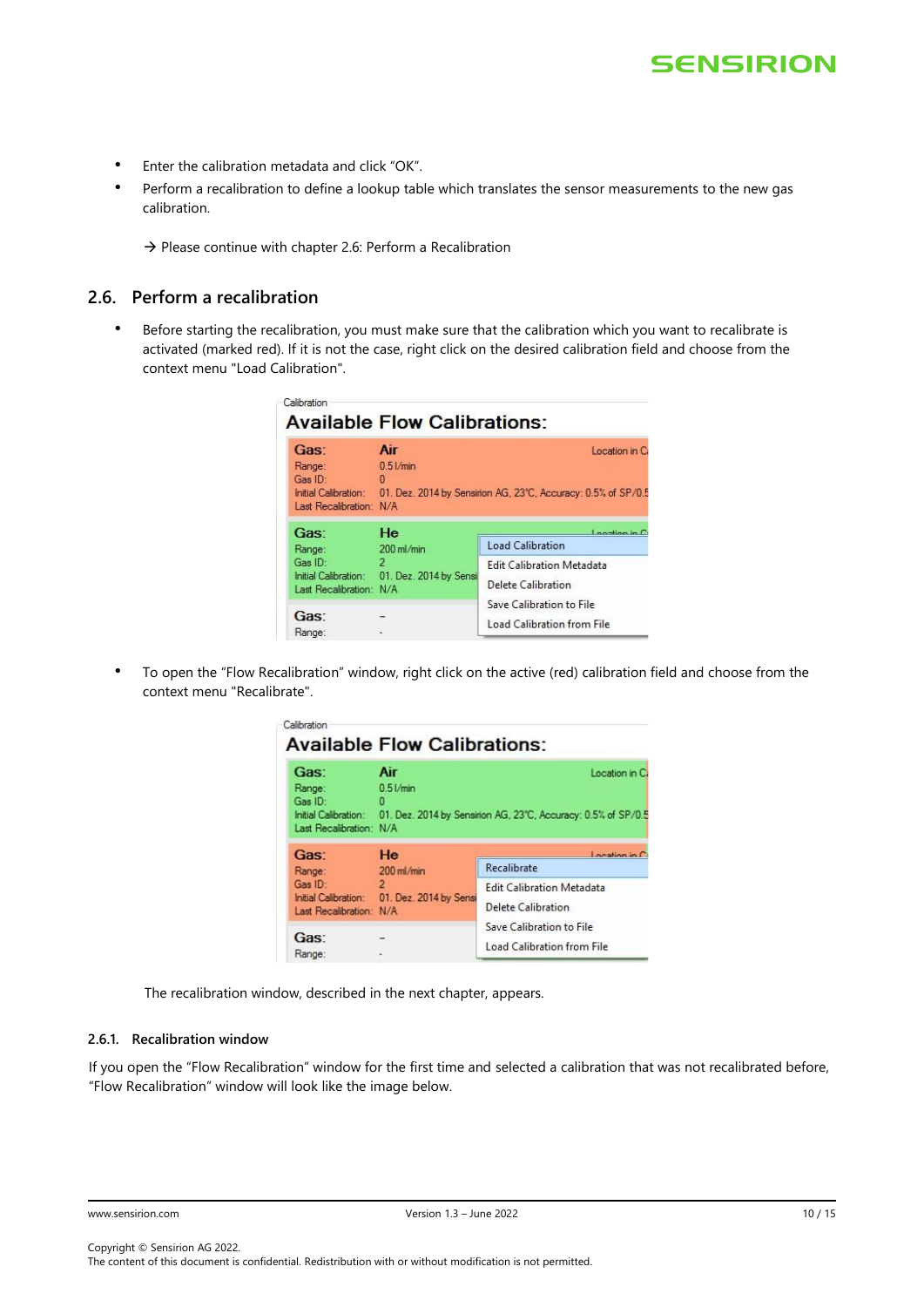

If the sensor has become inaccurate due to changes in environmental conditions or aging, the sensor readings can be corrected with an additional lookup table. With this tool you can find, set and verify the points for this lookup table. Instructions are described below in the document.

#### <span id="page-10-0"></span>**2.6.2. Recalibration metadata**

On the top left part of the window, you can enter the metadata for the recalibration.

| Recalibration Conditions<br>Company<br>CompanyName<br>the property of the property of |                  | Operator<br>XYZ<br><b>COLLEGAC</b> |      |        | Accuracy [%]   | of Setpoint<br>0.5                          | of Fullscale<br>0.2 |                |
|---------------------------------------------------------------------------------------|------------------|------------------------------------|------|--------|----------------|---------------------------------------------|---------------------|----------------|
|                                                                                       |                  |                                    |      |        |                |                                             |                     |                |
|                                                                                       | Temperature [°C] |                                    |      |        |                |                                             | Inlet (abs.)        | Diff. (in-out) |
| 20                                                                                    |                  |                                    |      |        | Pressure [bar] | $\frac{4}{3}$                               | 3                   |                |
| Year                                                                                  | Month Day        |                                    | Hour | Minute |                |                                             |                     |                |
| 2014                                                                                  | 12               | $\overline{2}$                     | 13   | 28     | Now            | Calibrated with process Gas (check = yes) V |                     |                |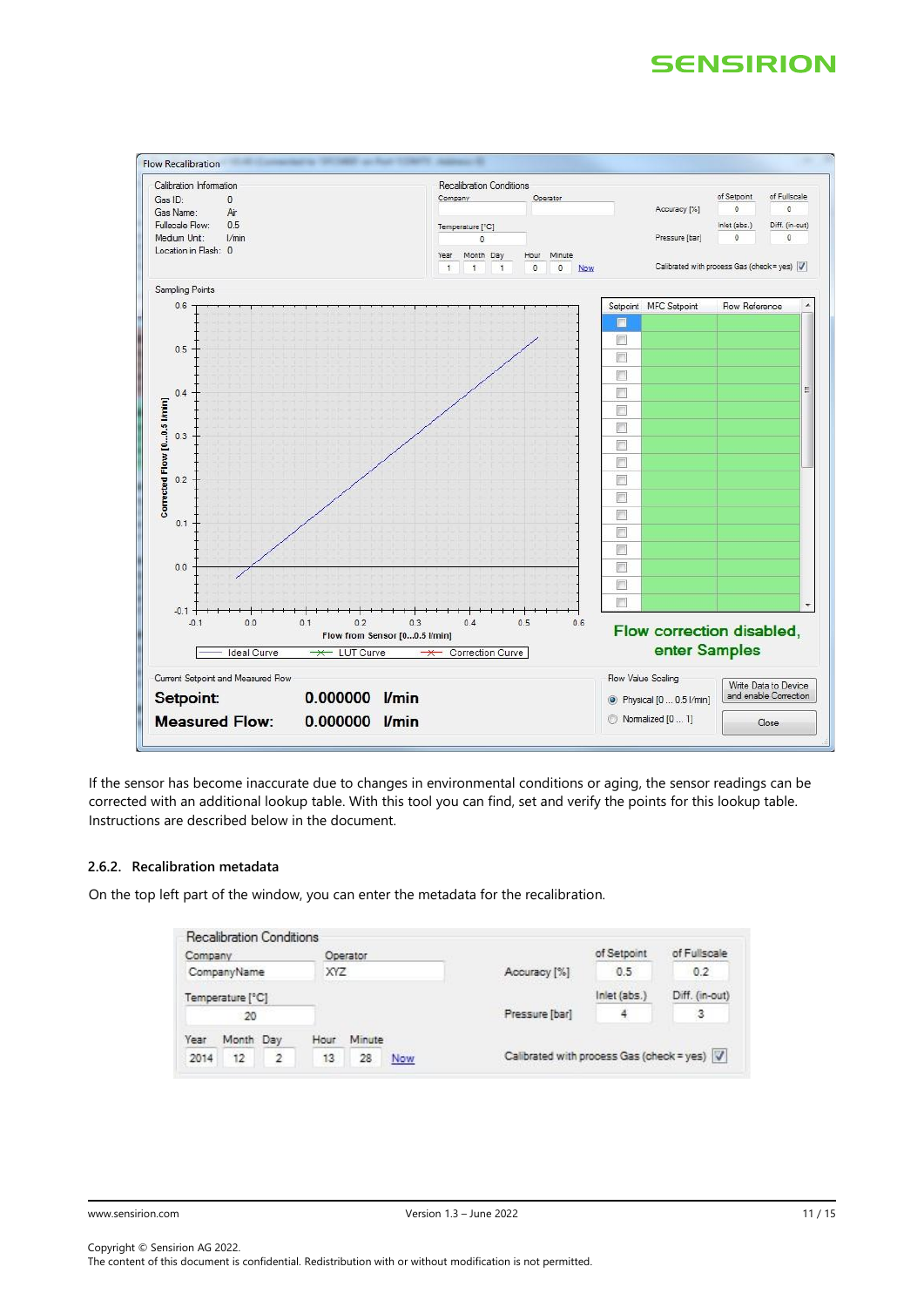#### <span id="page-11-0"></span>**2.6.3. Physical/normalized flow values**

• Choose the scaling for the flow values that you want to use to fill the lookup table.

Flow Value Scaling Physical: Use the physical unit which was used in the initial calibration. <sup>O</sup> Physical [0 ... 200 ml/min Normalized: Use values from 0 to 1 (1 corresponds to full-scale). Normalized [0 ... 1]

#### <span id="page-11-1"></span>**2.6.4. Fill lookup table**

• Enter a series of setpoints in the green table to the column "MFC Setpoints".



- It is important that the process gas is connected to the MFC and the whole system including the reference flow meter is purged with it.
- Once the checkbox of the given setpoint is selected, MFC flow is set to the corresponding value. Measure the actual flow using a reference flow meter.



- Enter the reference reading in the column "Flow Reference".
- Repeat these steps for all setpoints (up to 31 points).
- When you have entered all the points of the lookup table, click the button "Write Data to Device and enable Correction".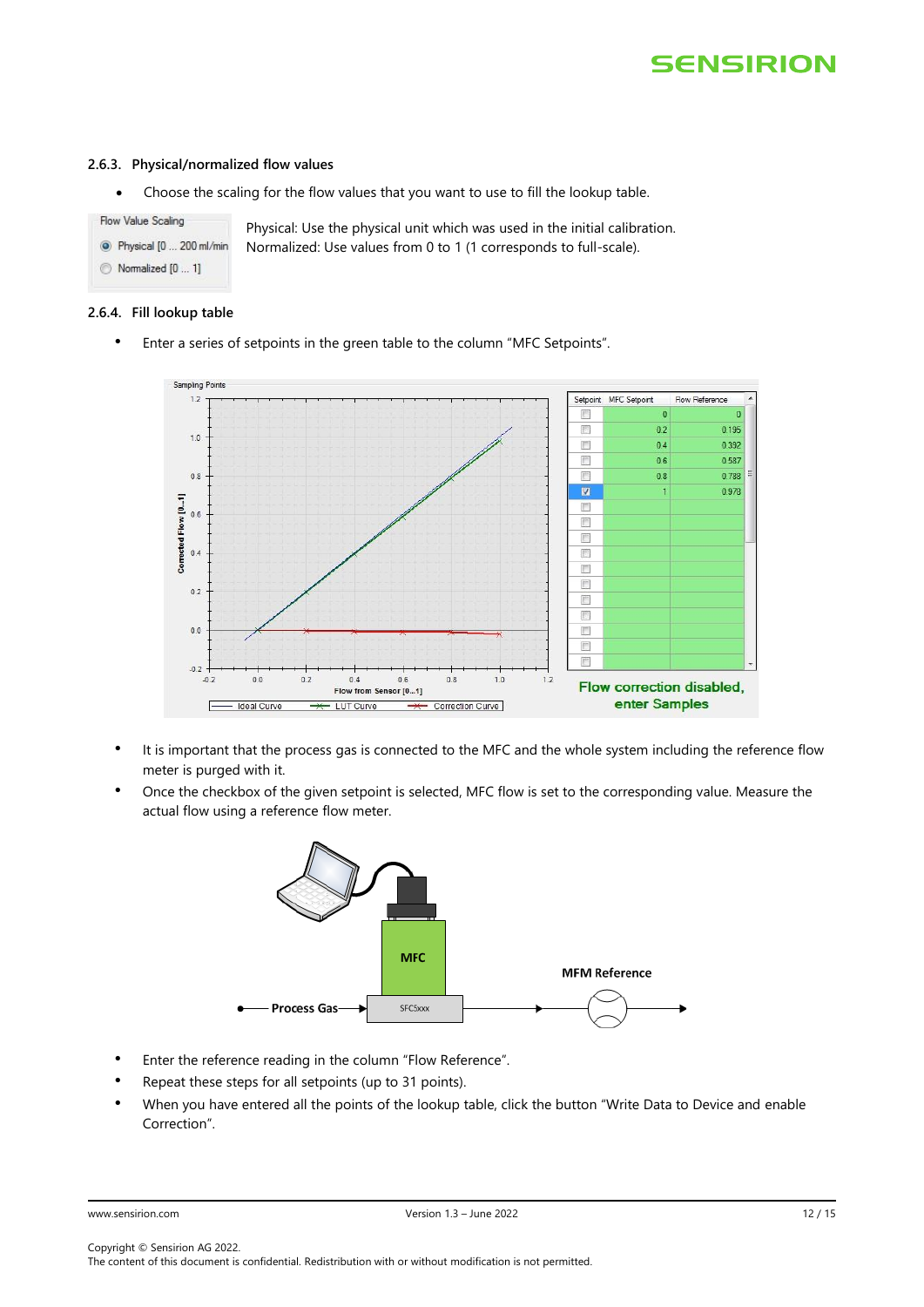#### **Important:**

• For the recalibration to be accurate, it is very important to include the measured reference flow (offset) at the 0 setpoint of the MFC in the lookup table.

If you would like to recalibrate a mass flow meter (MFM), input the MFM flow reading in the left column of the lookup table, instead of the MFC setpoint. Insert the flow reference measurements in the right column.

#### <span id="page-12-0"></span>**2.6.5. Verify lookup table**



- The flow correction is activated and can be verified by selecting the setpoints again. Now, the mass flow controller reading and the reference flow meter reading should correspond to the selected setpoint.
- If no setpoint is selected, the setpoint is set to zero. The valve is then closed completely independent of the measured flow and flow correction.
- If any deviations are found, the recalibration procedure has to be repeated.
- If the result is good, the recalibration is complete and you can close the window using the "Close" button.

### <span id="page-12-1"></span>**2.7. Edit calibration metadata**

• To open the "Edit Calibration Metadata" window, right click on the main window on a calibration field and choose from the context menu "Edit Calibration Metadata".

### **Available Flow Calibrations:**

| Gas:                                                                 | Air                                       | Location in C                                                |
|----------------------------------------------------------------------|-------------------------------------------|--------------------------------------------------------------|
| Range:<br>Gas ID:<br>Initial Calibration:<br>Last Recalibration: N/A | 0.51/min<br>o                             | 01. Dez. 2014 by Sensirion AG, 23°C, Accuracy: 0.5% of SP/0. |
| Gas:                                                                 | He                                        | Recalibrate                                                  |
| Range:<br>Gas ID:                                                    | 200 ml/min<br>Ð<br>01. Dez. 2014 by Sens  | <b>Edit Calibration Metadata</b>                             |
| Initial Calibration:                                                 |                                           | Delete Calibration                                           |
|                                                                      | Last Recalibration: 02. Dez. 2014 by Comp | Save Calibration to File                                     |
| Gas:<br><b>B</b> Constitution                                        |                                           | Load Calibration from File                                   |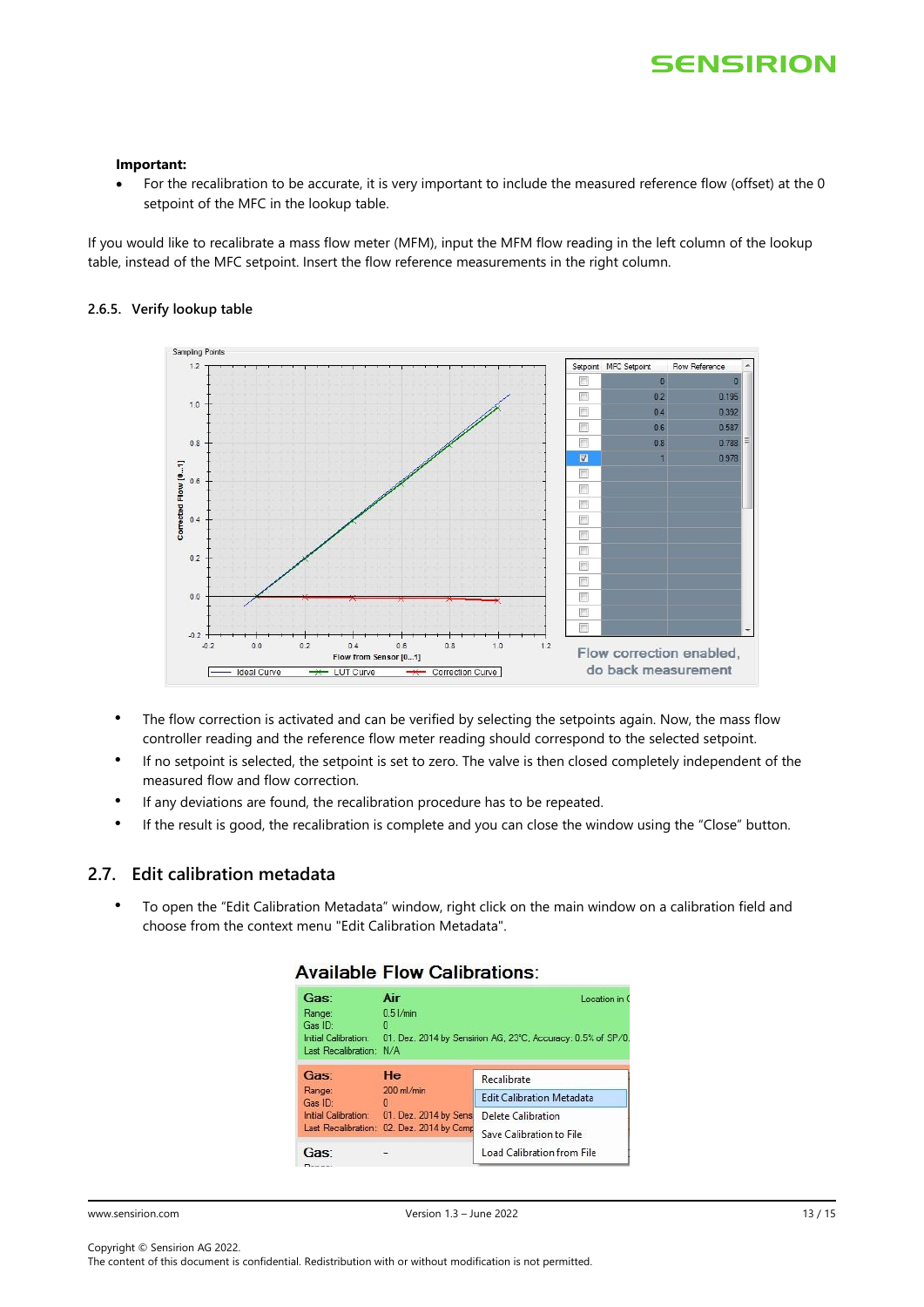| Gas and Range         |                                              |                                                   |                |  |
|-----------------------|----------------------------------------------|---------------------------------------------------|----------------|--|
| Gas ID:               | 0                                            |                                                   |                |  |
| Gas Name:             | He                                           |                                                   |                |  |
| Fullscale Flow:       | 200                                          | ml/min<br>nom liter (0°C, 1013 hPa)<br>per minute |                |  |
| Unit Encoding:        | milli (10 <sup>-2</sup> -3)<br>$\mathcal{L}$ |                                                   |                |  |
| Initial Calibration   |                                              |                                                   |                |  |
| Company:              | Sensirion AG                                 | Operator:                                         | RFU            |  |
| Temperature ['C]:     | 23                                           | Calibrated with process Gas (check = yes)<br>V    |                |  |
| Inlet Pressure [bar]: | $\Delta$                                     | Differential Pressure [bar]:                      | 3              |  |
| Accuracy (% of SP):   | 0.5                                          | Accuracy (% of FS):                               | 0.5            |  |
| Date and Time         | Month Day<br>Year<br>2014<br>12              | Hour<br>Minute<br>Now Invalidate<br>14<br>22      |                |  |
| Last Recalibration    |                                              |                                                   |                |  |
| Company:              | CompanyName                                  | Operator:                                         | <b>XYZ</b>     |  |
| Temperature [°C]:     | 20                                           | Calibrated with process Gas (check = yes)         |                |  |
| Inlet Pressure [bar]: | $\overline{4}$                               | Differential Pressure [bar]:                      | 3              |  |
| Accuracy (% of SP):   | 0.5                                          | Accuracy (% of FS):                               | 0.2            |  |
| Date and Time         | Year<br>Month Day<br>2014<br>12<br>2         | Hour<br>Minute<br>13<br>28                        | Now Invalidate |  |

### • In this window you can change the metadata of a given calibration.